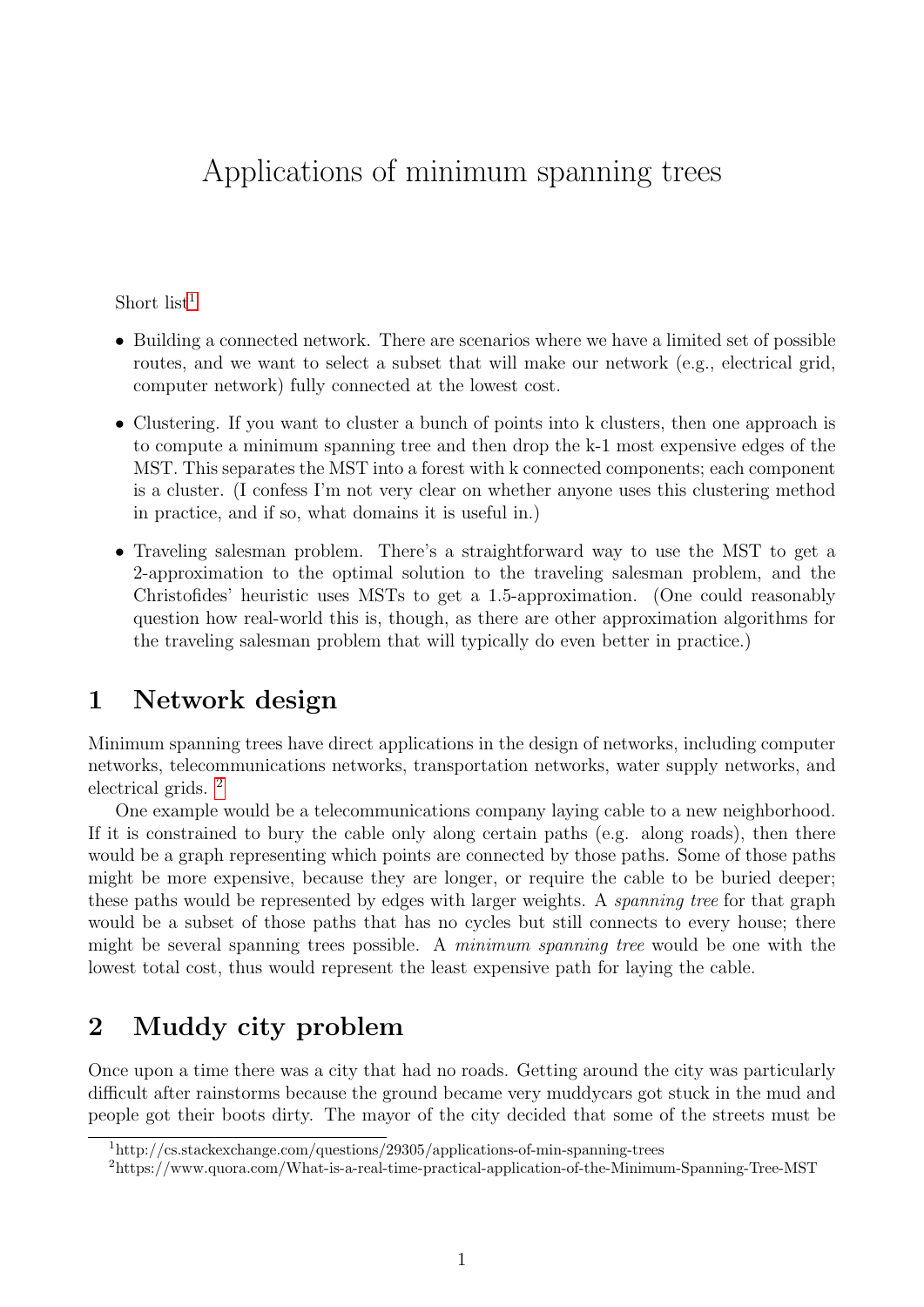paved, but didnt want to spend more money than necessary because the city also wanted to build a swimming pool. The mayor therefore specified two conditions: <sup>[3](#page-1-0)</sup>

1. Enough streets must be paved so that it is possible for everyone to travel from their house to anyone elses house only along paved roads, and

2. The paving should cost as little as possible.

Here is the layout of the city. The number of paving stones between each house represents the cost of paving that route. Find the best route that connects all the houses, but uses as few counters (paving stones) as possible.



Solution: the graph (for another muddy city) and the paving.



## 3 Other practical applications

Other practical applications based on minimal spanning trees include: [4](#page-1-1)

- Taxonomy.
- Cluster analysis: clustering points in the plane, single-linkage clustering, graph-theoretic clustering, and clustering gene expression data.

<span id="page-1-0"></span><sup>3</sup>http://computing2school.com/category/computer-science-unplugged-2/part-ii-algorithms/lesson-9 minimal-spanning-trees

<span id="page-1-1"></span><sup>4</sup>https://www.quora.com/What-is-a-real-time-practical-application-of-the-Minimum-Spanning-Tree-MST